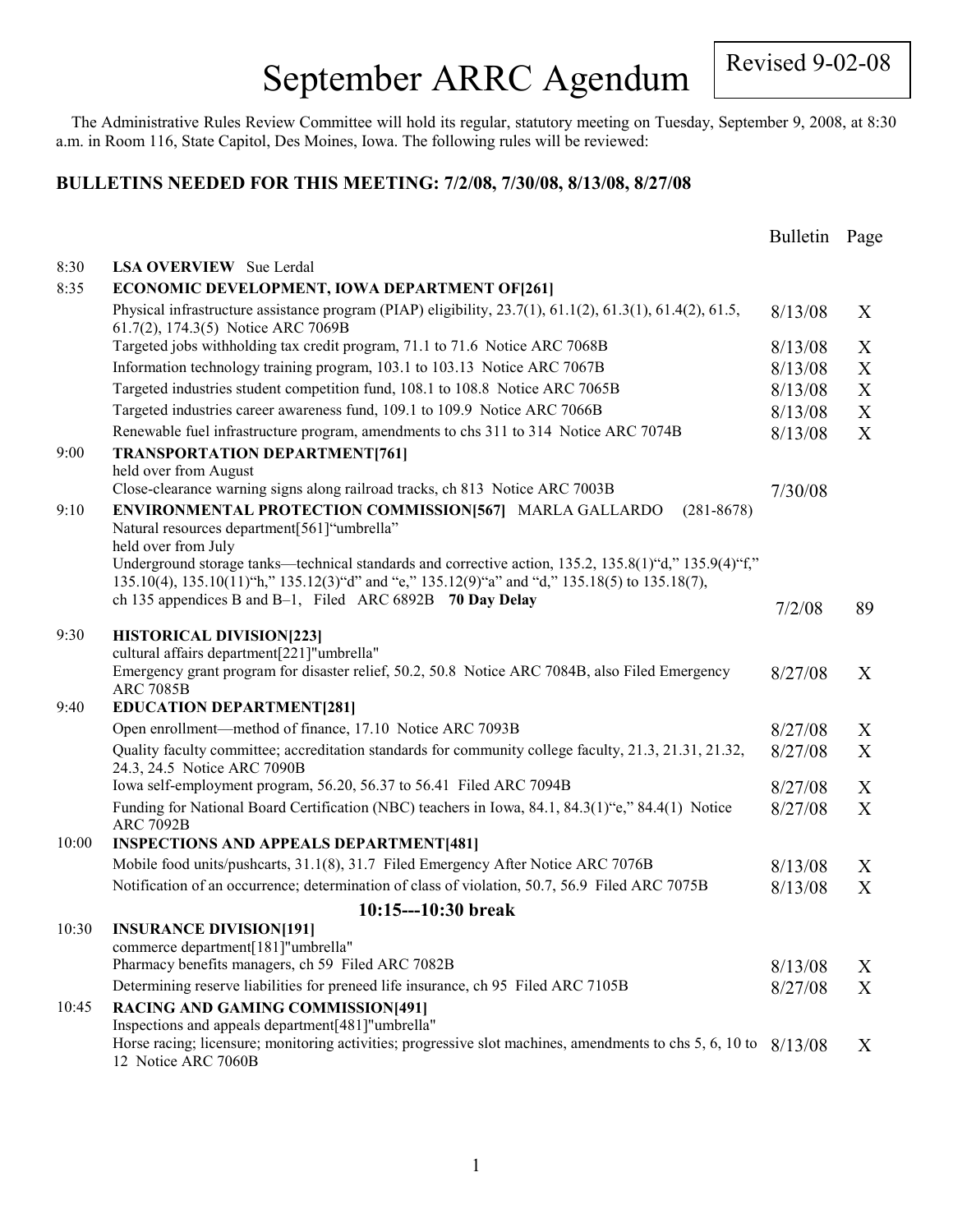### 11:00 **MEDICINE BOARD[653]**

|       | PUBLIC HEALTH DEPARTMENT[641]"umbrella"                                                   |         |   |
|-------|-------------------------------------------------------------------------------------------|---------|---|
|       | Contested case proceedings—alternate board members, 1.1, 1.3, 25.18(1), 25.24(1)          |         |   |
|       |                                                                                           |         | X |
|       | Update of citations, amendments to chs 1 to 3, 8 to 11, 13, 16, 17, 23, 26 Notice ARC     |         |   |
|       |                                                                                           |         | X |
|       | Verification of physician licensure; fees for public records, 8.5(1), 8.6 Filed ARC       |         |   |
|       |                                                                                           |         | X |
|       |                                                                                           |         | X |
|       |                                                                                           |         | X |
|       |                                                                                           |         | X |
|       |                                                                                           |         | X |
|       |                                                                                           |         | X |
| 11:20 | <b>PUBLIC SAFETY DEPARTMENT[661]</b>                                                      |         |   |
|       |                                                                                           |         | X |
|       |                                                                                           |         | X |
|       | Certification of alarm system contractors and installers, ch 277 Filed ARC 7111B  8/27/08 |         | X |
| 11:40 | HUMAN SERVICES DEPARTMENT[441]                                                            |         |   |
|       | Medical assistance for children in court-approved subsidized guardianship homes,          |         |   |
|       |                                                                                           |         | X |
|       | Medicaid and FIP—eligibility; alignment of procedures across programs, amendments         |         |   |
|       |                                                                                           |         | X |
|       | Medicaid-local education agency expenses for transportation, 78.6(6), 78.25(2)"e,"        |         |   |
|       |                                                                                           |         | X |
|       | Child care centers, child development homes—staff training, 109.2(6)"b," 109.7, 110.5     |         |   |
|       |                                                                                           |         | X |
|       |                                                                                           |         | X |
| 12:00 | <b>PUBLIC HEALTH DEPARTMENT[641]</b>                                                      |         |   |
|       | Oral health, ch 50 Filed ARC 7023B-----70 day delay                                       | 7/30/08 |   |
| 12:15 | Committee business--approve minutes, October meeting, miscellaneous                       |         |   |
|       |                                                                                           |         |   |

## **NOTICE**

#### **PUBLIC HEALTH DEPARTMENT**

Smokefree air, ch 153 Notice ARC 6990B, also Filed Emergency ARC 6989B Has been postponed until the Committees' October meeting

## NO REPRESENTATIVE REQUESTED TO APPEAR

| XX:00 ADMINISTRATIVE SERVICES DEPARTMENT[11]                                            |                  |
|-----------------------------------------------------------------------------------------|------------------|
|                                                                                         | $\boldsymbol{X}$ |
| Eligibility of charitable agencies—criteria included in campaign, $71.6(1)$ "f" and "h" |                  |
|                                                                                         | $\boldsymbol{X}$ |
| XX:00 AGRICULTURE AND LAND STEWARDSHIP DEPARTMENT[21]                                   |                  |
|                                                                                         | $\boldsymbol{X}$ |